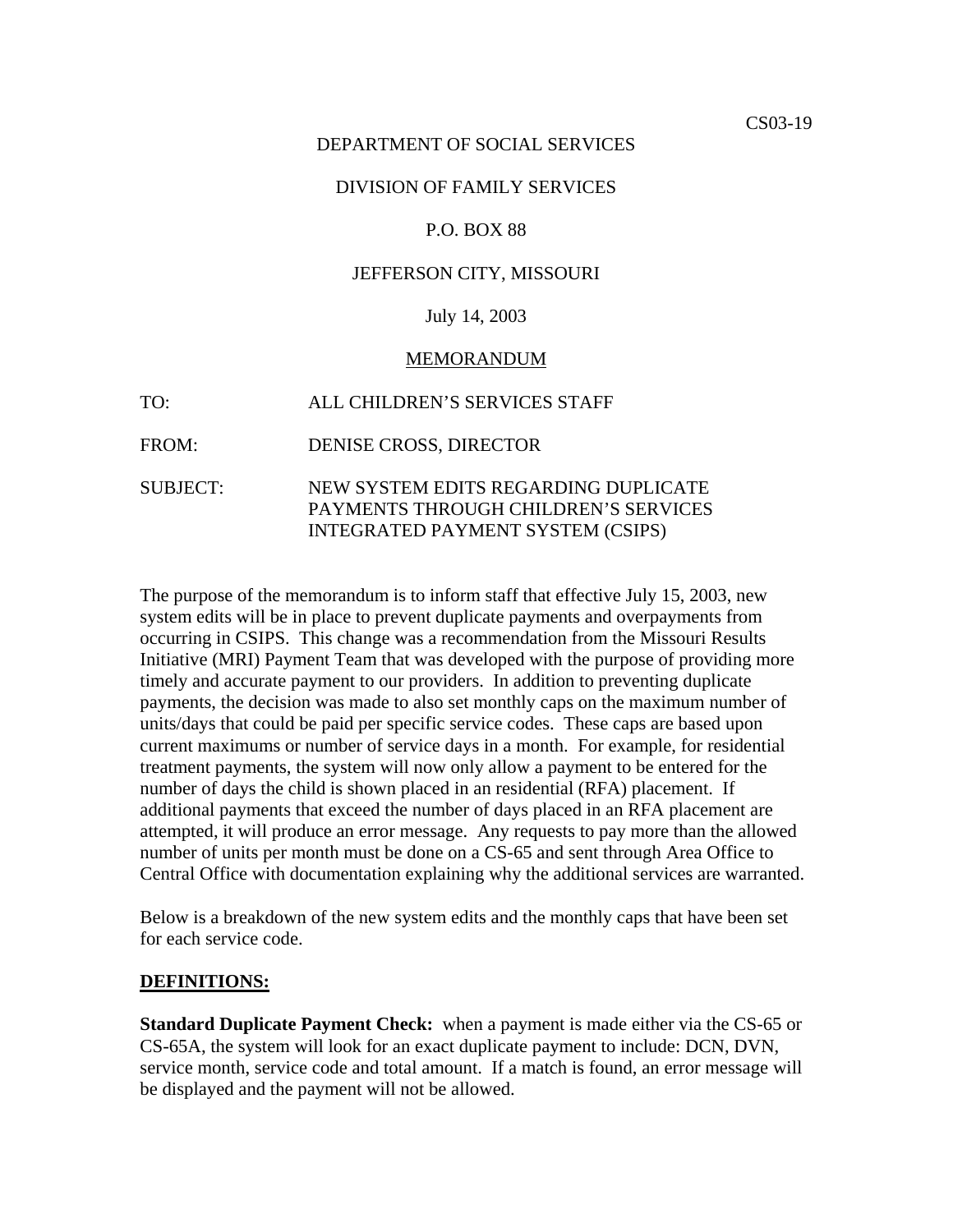**Rolling Year:** a twelve month period (including current service month) that looks back at the pervious 12 months (example, 4/03 back to 5/02).

# **PAYMENT EDITS BY PROGRAM AREA**

# **1.) Residential Treatment Program Area: (will be subject to the standard check)**

plus payment of any combination of the following service codes can only be equal to or less than the number of days the child is showing placement in an RFA placement on ZPLA. For example, if the child was placed on 4-1-03 in an RFA placement and then moved to a career home on 4-15-03, the system will only allow 14 days of residential treatment payments to be made for that service month.

EMER MODR SEVR PSYR INTD MATR MATI FFRS

The service codes ARCR, ASRT and RTAD can only be entered if a corresponding RT payment using one of the above service codes has already been entered for that service month.

## **2.) Daycare Program Area (will be subject to the standard check) plus:**

When paying any combination of daycare service codes (FINF, CPXH, GSAP, etc.), the total number of units (days) paid cannot exceed **23** in a service month. Requests for payment for any additional days will have to be sent to Central Office via CS-65 with an explanation.

## **3.) CT Program Area/Supplementary CTS Service Codes (no standard check):**

These service codes may continue to be authorized through the SEAS system, but only for the maximum units indicated below. If an authorization is completed for more than the allowed number of units, when the CS-65A invoice is entered, the system will only allow the maximum units indicated below to be paid. Any additional units will have to be paid via the CS-65 and sent to Central Office with an explanation as to why these additional units were necessary. These caps were determined based on limits set forth by Missouri Medicaid policy:

## **Unit= 1 hour**

| <b>PRAD</b> | payments can only be less than or equal to 40 units per DCN per month |
|-------------|-----------------------------------------------------------------------|
| <b>HOMK</b> | payments can only be less than or equal to 23 units per DCN per month |
| <b>PECB</b> | payments can only be less than or equal to 12 units per DCN/DVN/month |
| <b>RECR</b> | payments can only be less than or equal to 80 units per DVN per month |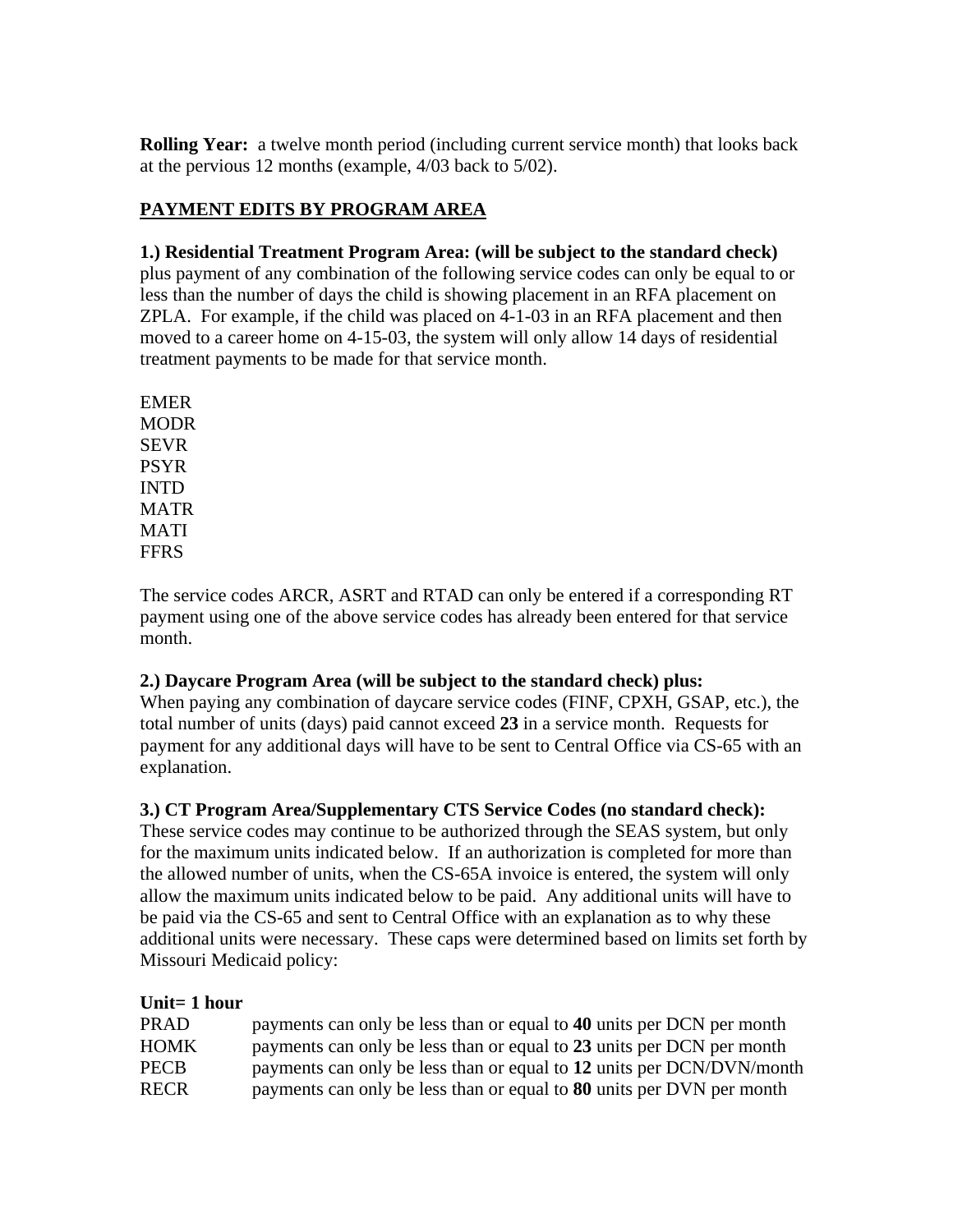| <b>RSCR</b> | payments can only be less than or equal to the number of days in the<br>service month per DCN |
|-------------|-----------------------------------------------------------------------------------------------|
| <b>FMAS</b> | payments can only be less than or equal to 50 units per DCN per month                         |
| CASA        | standard check only                                                                           |

#### **Unit= 1 day**

DTRP/DTRS Any payments of the service codes DTRS and DTRP must be less than or equal to **23** units (days) per month.

CRNU maximum of 30 days per rolling 12 month period

CRNT max \$500 per DCN per 6 month rolling period

**4.) CT Program Area/Psychology/Counseling Codes:** Will not be subject to the standard check, but will only be subject to the following caps:

| Unit= $\frac{1}{2}$ hour |                                           |                             |
|--------------------------|-------------------------------------------|-----------------------------|
| <b>FPCO</b>              | max 10 units per month per DCN            |                             |
| <b>FSCO</b>              | max 10 units per month per DCN            | No combination of these can |
| <b>FPWO</b>              | max 10 units per month per DCN            | exceed 10 units/month/DCN   |
| <b>FSWO</b>              | max 10 units per month per DCN            |                             |
| <b>FPCH</b>              | max 10 units per month per DCN            |                             |
| <b>FSCH</b>              | max 10 units per month per DCN            | No combination of these can |
| <b>FPWH</b>              | max 10 units per month per DCN            | exceed 10 units/month/DCN   |
| <b>FSWH</b>              | max 10 units per month per DCN            |                             |
| <b>ITPO</b>              | max 10 units per month per DCN            |                             |
| <b>ITSO</b>              | max 10 units per month per DCN            | No combination of these can |
| <b>ITSH</b>              | max 10 units per month per DCN            | exceed 10 units/month/DCN   |
| <b>ITPH</b>              | max 10 units per month per DCN            |                             |
| <b>GTPO</b>              | max 15 units per month per DCN            | No combination of these can |
| <b>GTSO</b>              | max 15 units per month per DCN            | exceed 15 units/month/DCN   |
| <b>CIPO</b>              | max 12 units per DCN/DVN per rolling year | No combination of           |
| <b>CISO</b>              | max 12 units per DCN/DVN per rolling year | these can exceed 12         |
| <b>CIPH</b>              | max 12 units per DCN/DVN per rolling year | units per DCN/DVN           |
| <b>CISH</b>              | max 12 units per DCN/DVN per rolling year | per rolling year            |
| <b>ASPA</b>              | max 8 units per DCN/DVN per rolling year  |                             |
| <b>ASSA</b>              | max 8 units per DCN/DVN per rolling year  | No combination of           |
| <b>ASPB</b>              | max 8 units per DCN/DVN per rolling year  | these can exceed 8          |
| <b>ASSB</b>              | max 8 units per DCN/DVN per rolling year  | units/DCN/DVN/year          |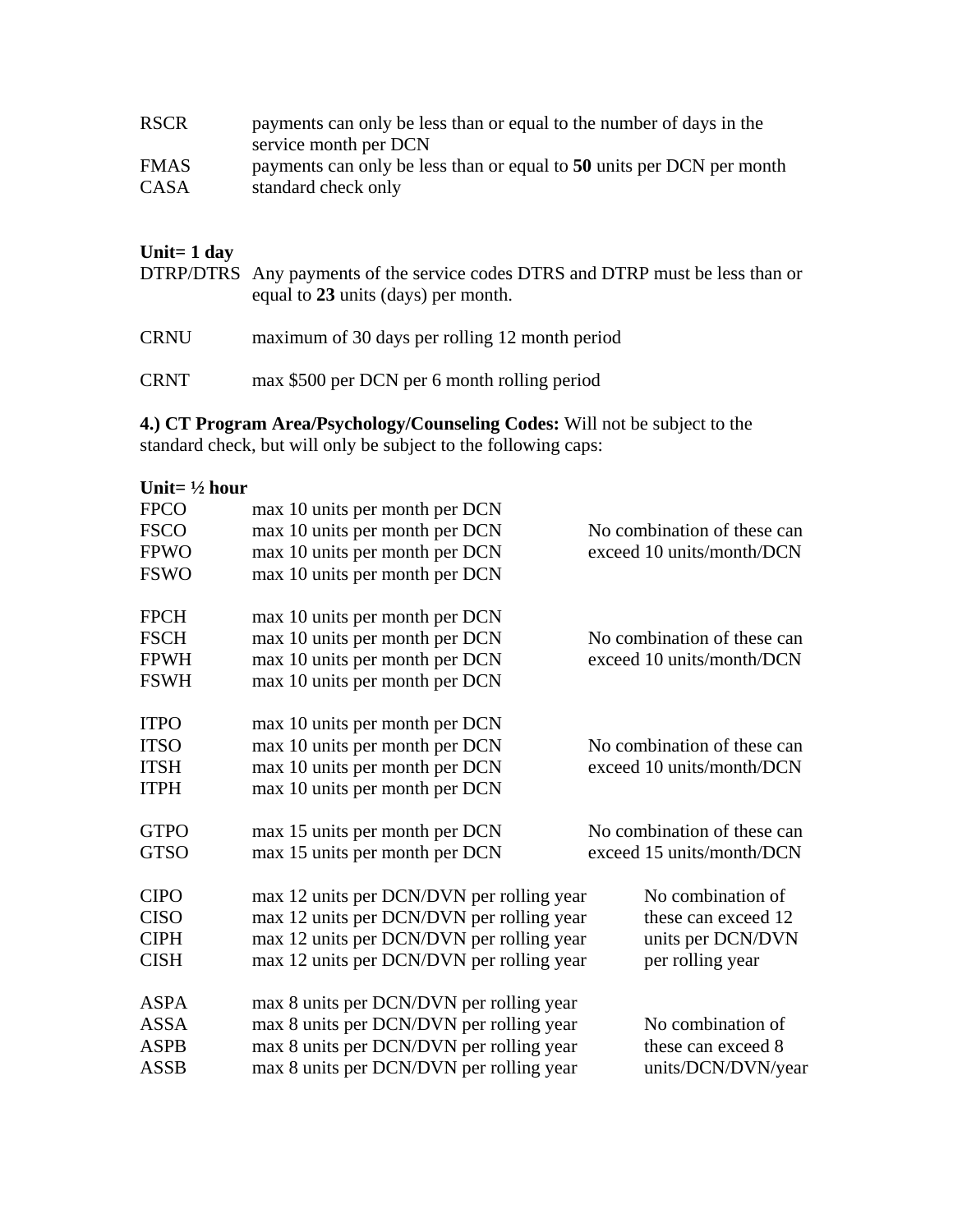| TEPA | max 8 units per DCN/DVN per rolling year |
|------|------------------------------------------|
| TEPB | max 8 units per DCN/DVN per rolling year |

No combination of these can exceed 8 units/DCN/DVN/year

### **All other service codes that are paid as program area CT and vendor type CT will be subject to the Standard Duplicate Payment Check.**

## **5.) Alternative Care Payments (AC PROGRAM AREA)**

**Service codes with policy specified upper limits:** If payments are entered that exceed these limits, an error message will appear. Staff then needs to review payment history for accuracy. Any request to pay over these limits needs to be sent through Area Office to Central Office with an explanation.

- FHEM System will not pay more than the number of days in the month.
- AVAL System will not pay more than the number of days in the month.
- FCMS System will not pay more than the number of days in the month.
- ADCM System will not pay more than the number of days in the month.
- CENT System will not pay more than \$100 per month per DCN.
- INFT System will not pay more than \$50.00 per month per DCN
- PPMN System will not pay more than \$100 per month per DCN
- CLTH \$250 per DCN per year for youth age 13 and over \$200 per DCN per year for youth age 6 -12 \$150 per DCN per year for youth age  $0 - 5$

### **ALL OTHER PROGRAM AREA AC PAYMENTS WILL BE SUBJECT TO THE STANDARD DUPLICATE PAYMENT CHECK ONLY.**

#### **6.) Payments for multiple Program Areas:**

A DCN cannot receive payments for the service codes EMER, MODR, SEVR, PSYR, MATR, MATI, FFRS, INTD, DTRS, DTRP in any combination of units greater than the number of days in the service month.

If staff tries to make payments for MAIN, FHEM, BHFC, MDFC **and** any of the residential service codes (EMER, MODR, SEVR, PSYR, MATR, MATI, FFRS, INTD) have already been previously paid for the same service month, the following error message will be displayed:

"DCN receiving main and residential in same month, please verify"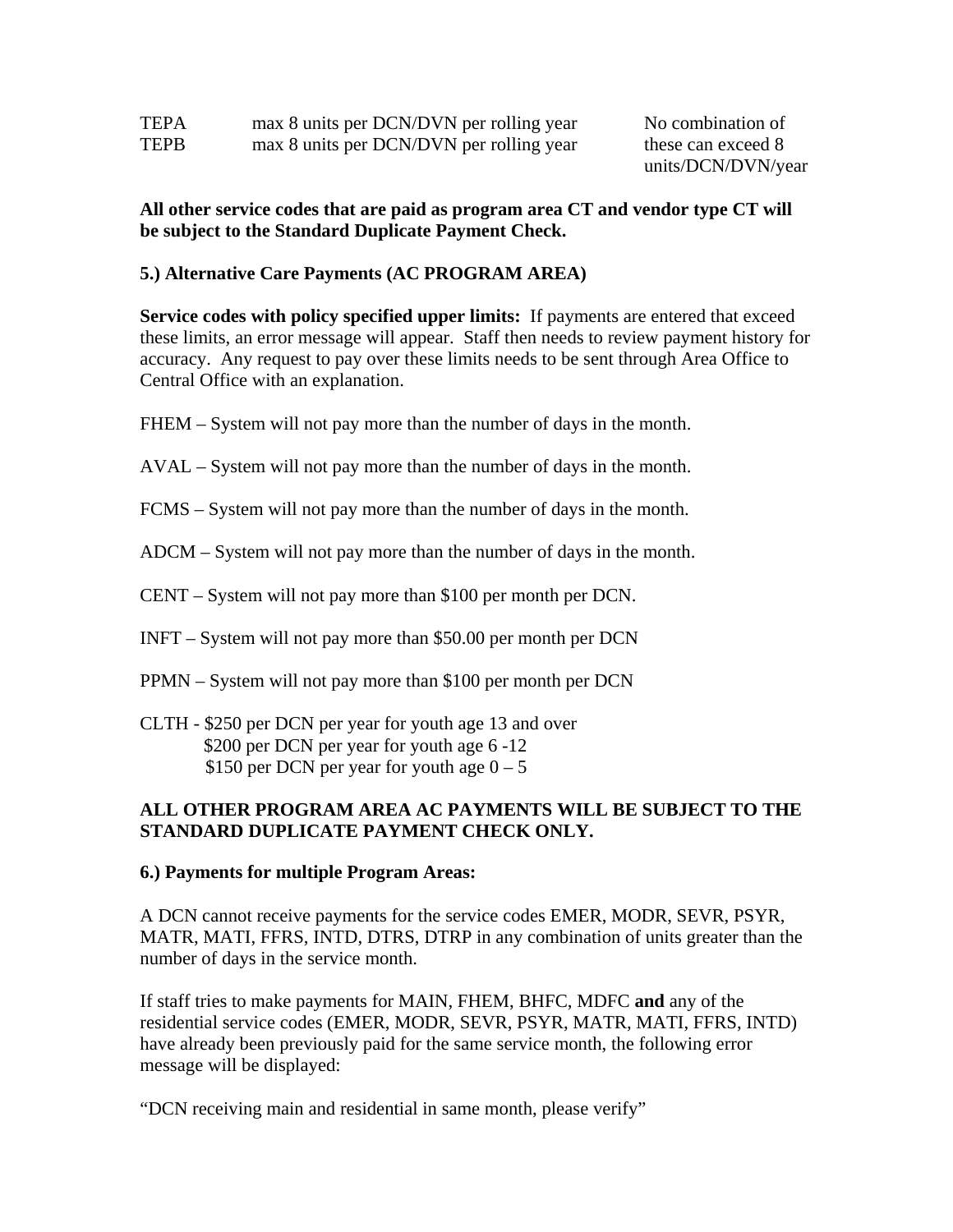Staff is to verify by checking payment history (ZPAY) and placement history (ZPLA) to ensure that the payment amount is correct. If it is determined that it is accurate, then staff can type "YES" to verify and make the payment.

## **ANY OTHER SERVICE CODES NOT SPECIFICALLY MENTIONED IN THIS MEMORANDUM ARE SUBJECT TO THE STANDARD DUPLICATE PAYMENT CHECK.**

### **New payment inquiry screen:**

Effective immediately, staff can access a new screen ZPSC, which will allow them to view any payments immediately made via a CS-65. To date, after entering a CS-65, staff had to wait overnight to check ZPND to be able to see if the payment had been entered. Now a payment entered by a CS-65 can be viewed immediately on ZPSC. Payments made via the SEAS CS-65A system cannot be viewed on ZPSC.

If a payment is entered incorrectly and is showing on ZPSC, the individual line of payment can be deleted by contacting State Office.

\*\* Please remember that the payments showing on ZPSC have not yet gone through the overnight edits. Therefore, even though a payment shows on ZPSC, it may potentially error off in the overnight edits and not appear on ZPND the next day. Staff should always verify by checking ZPND.\*\*

## **Duplicate payments in relation to the entry of SEAS invoices (CS-65A)**

Due to the new service code caps outlined in this memo, all SEAS authorizations should not exceed these limits as to the number of units allowed. It is the responsibility of staff to check all current authorizations to be sure that the number of units authorized does not exceed these caps. If the authorization does exceed the cap, then the worker should update the CS-67A to reflect the new limits.

When a SEAS invoice (CS-65A) is entered, the system will check ZPAY, ZPND and ZPSC for any other payments made for the same service month and using the same service code. If the payment being entered exceeds the caps outlined above, an error message will appear indicating how many, if any, units are left that can be paid. Only that amount will be allowed to be paid via the CS-65A. Any additional units will have to be paid via the CS-65 and sent through Area Office to State Office for approval.

## **Error Reports:**

A daily error report will be produced that will indicate any payments through SEAS or CSIPS that were entered, but did not go through. This report will be sorted by county, by authorizing or service worker. A copy will be sent to the county office listed on the report as well as to the Area office. It is very important that each county look over these